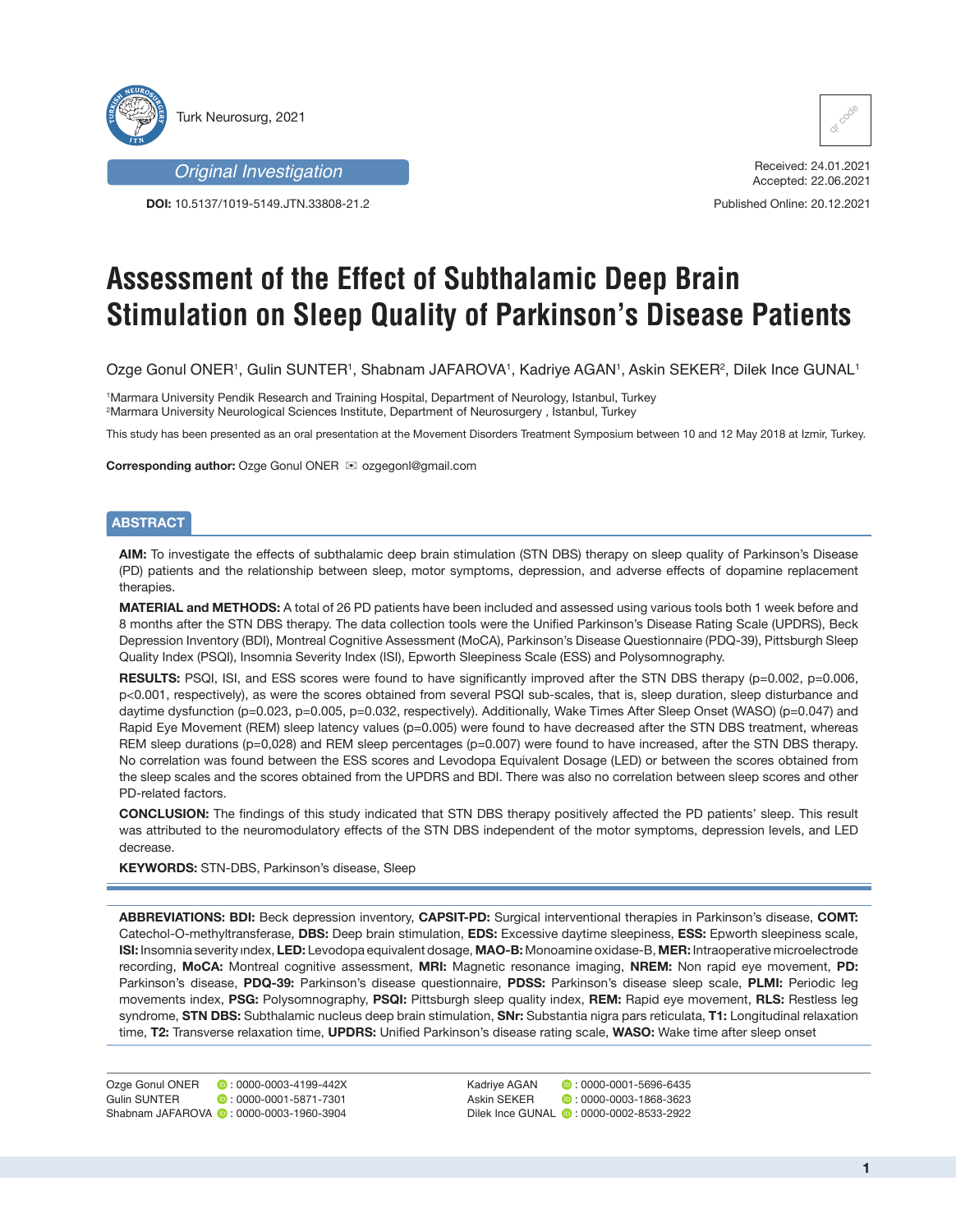# **E** INTRODUCTION

**Parkinson's Disease (PD) is a progressive neurodegen-**<br>erative disorder that manifests with both motor and<br>nonmotor abnormalities. Sleep problems are important<br>non-motor complications of PD, which adversely affect paerative disorder that manifests with both motor and nonmotor abnormalities. Sleep problems are important non-motor complications of PD, which adversely affect patients' quality of life (19,27).

Bilateral deep brain stimulation of the subthalamic nucleus (STN DBS) is a widely accepted treatment option for relieving the motor symptoms of, and reducing the need for dopaminergic medication in, advanced-stage PD patients with frequent motor fluctuations (11,13,27). Improvements observed in different night time sleep parameters following the STN DBS therapy have been addressed in many studies (2,4,10,16,21,22,24). The effect of STN DBS on excessive daytime sleepiness (EDS) remains to be controversial, as well (8,17,27). It was reported in some studies that bilateral DBS had no effect on excessive daytime sleepiness (EDS), contrary to other studies, in which it was reported that bilateral DBS positively affected EDS (6,9,20). Sleep alterations observed following the STN DBS therapy may be attributed to the DBS's therapeutic modulation or other possible concomitant factors such as relieving of post-operative motor symptoms, reductions in LED or cognitive and psychiatric changes.

The research data in respect of STN DBS therapy, including detailed data obtained from sleep assessment scales and polysomnography (PSG) along with concomitant psychiatric, cognitive and motor scales, need to be analyzed comprehensively in order to determined whether the sleep alterations observed following the STN DBS therapy are due to mood alterations, withdrawal of levodopa, improvements in motor complications or the intrinsic neuromodulatory effects of STN DBS (27). Additionally, contrary to the majority of the studies available in the literature, which were conducted with a limited number of patients, large-scale studies are needed in order to obtain more conclusive results.

In view of the foregoing, this study was designed as a comprehensive study in order to investigate the effects of STN DBS therapy on sleep quality of PD patients, and to fill the said gap in the literature in this regard.

# █ **MATERIAL and METHODS**

This study has been carried out as a prospective observational study. The study protocol was approved by the Ethics Committee of Marmara University (Date: 04.12.2015; protokol no: 09.2015.348), Istanbul, and the research was conducted in accordance with the Declaration of Helsinki. Informed consents were obtained from all patients included in the study.

#### **Patient Selection**

A total of 26 advanced-stage PD patients, who were deemed eligible for STN DBS via the core assessment program for surgical interventional therapies in Parkinson's Disease

(CAPSIT-PD) and followed up in the Movement Disorders and PD Outpatient Clinic of Marmara University Hospital between June 2015 and May 2017, were included in the study. The relevant surgical procedures were carried out by the DBS therapy group, which includes a movement disorders specialist, an experienced neurosurgeon, and a neuropsychologist.

#### **Data Collection**

The research data were collected via face-to-face interviews with patients or obtained from caregivers and patient files. Unified Parkinson's Disease Rating Scale (UPDRS), Parkinson's Disease Questionnaire (PDQ-39), Montreal Cognitive Assessment (MoCA), Beck's Depression Inventory (BDI), Pittsburgh Sleep Quality Index (PSQI), Epworth Sleepiness Scale (ESS), Insomnia Severity Index (ISI) and polysomnography (PSG) were used to assess various sleep characteristics of the PD patients. In addition, sociodemographic data of the patients were collected and the Levodopa Equivalent Dosages (LEDs) were calculated for each patient.

## **Surgical Procedure**

Intraoperative microelectrode recording (MER) procedure was used for precision targeting in all procedures of DBS placement. MER was initiated at 10 mm above the target and continued till the onset of substantia nigra pars reticulata (SNr) activity. The longest microelectrode recordings in STN were used for the stimulation. Patients were examined by the neurologist (D.I.G.<sup>1</sup> ) during the surgical procedure. The stimulus intensity was increased to the point where the best clinical improvement was obtained without any side effects. The permanent electrode position was verified using fluoroscopy. The same procedure was performed for the contralateral side. T1-weighted (longitudinal relaxation time) and T2-weighted (transverse relaxation time) magnetic resonance imaging (MRI) scans were obtained postoperatively within 24 hours of the surgical procedure to verify the electrode location.

#### **Clinical Assessment**

All evaluations were performed twice, both during the week before the implantation of the DBS electrode and an average of 8 months after the implantation of the DBS electrode. Motor outcomes were assessed using the UPDRS performed under medication. Patients were administered controlledrelease levodopa/benserazide 1–2 hours before bedtime to avoid symptoms of drug withdrawal. PDQ-39 was used to assess patients' quality of life, MoCA was used for cognitive assessment, and BDI was used for psychiatric evaluation. LEDs were calculated for each patient, as well as for each medication used, that is, dopamine agonists, MAO-B and COMT inhibitors.

ESS was used to assess excessive daytime sleepiness. ESS scores of  $> 10$  were deemed to have indicated subjective

<sup>1</sup> D.I.G.: Dilek Ince Gunal, Marmara University Pendik Research and Training Hospital Department of Neurology, Mimar Sinan Caddesi, Fevzi Cakmak Mahallesi, No:41, Pendik-Istanbul/Turkey PK: 34899, Orcid ID: 0000-0002-8533-2922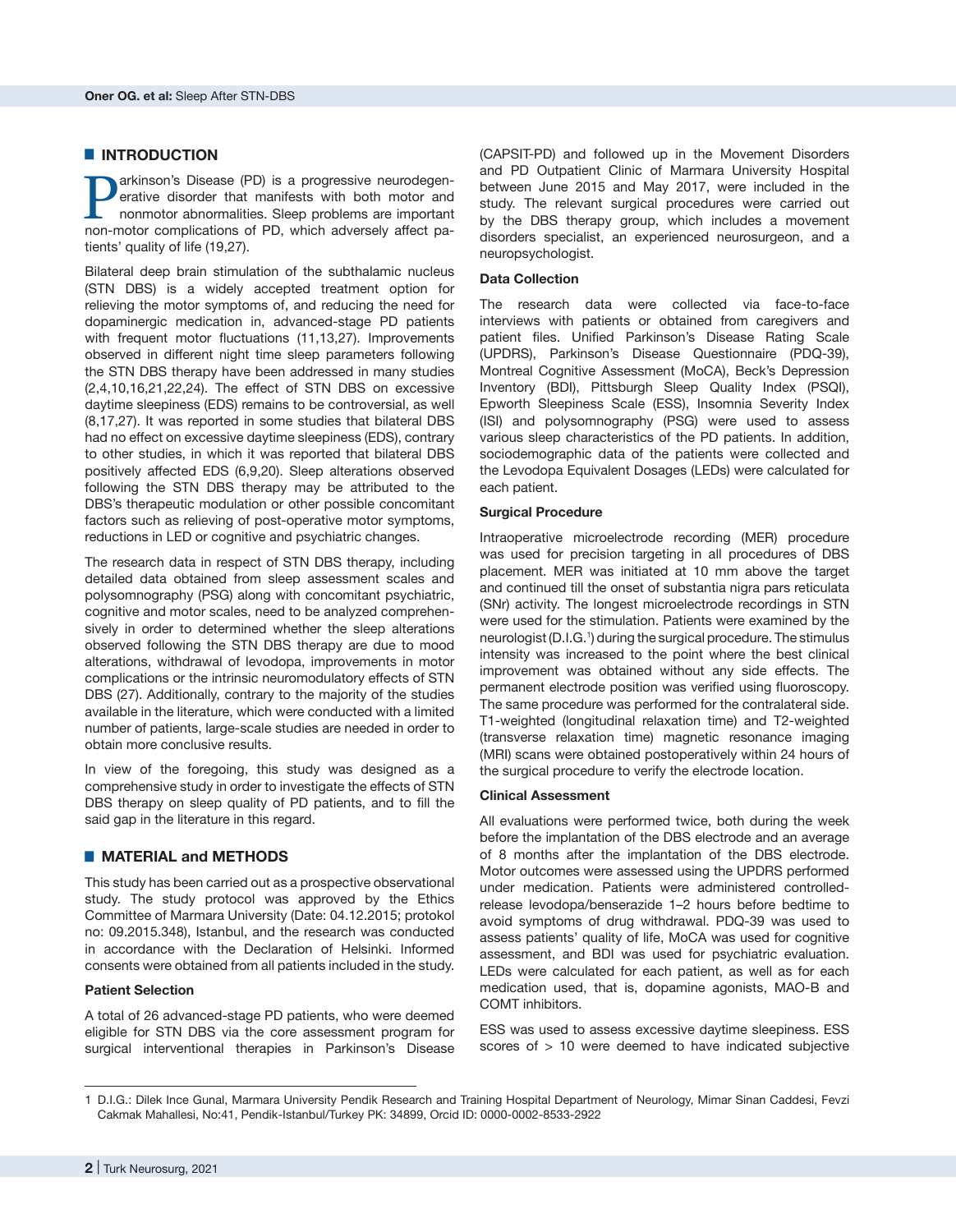excessive daytime sleepiness. ISI, a self-report questionnaire, was used to assess the nature, severity, and impact of insomnia. ISI scores of >22 were deemed to have indicated severe insomnia. PSQI, which consists of seven subscales, i.e. subjective sleep quality, sleep latency, sleep duration, sleep efficiency, sleep disturbance, use of sleep medication, and daytime dysfunction, was used to assess several aspects of sleep. Total PSQI scores ranged from 0 to 21 and lower PSQI scores were deemed to have indicated better sleep quality.

#### **Polysomnography**

Polysomnography (PSG) was carried out using an Embla N7000 recording system and in accordance with the standard criteria set out by the American Academy of Sleep Medicine (AASM). Experienced sleep specialists (G.S.<sup>2</sup> and K.A.3 ) scored all recordings. The following parameters were assessed: total sleep time, stage of sleep, sleep efficiency, WASO, REM latency, length of time and percentage of time spent in each sleep stage (NREM1, NREM2, NREM3 and REM), apnea-hypopnea index, oxygen saturation and periodic leg movements.

#### **Statistical Analysis**

R-2.15.3 (R Core Team, 2013) software package was used to conduct the statistical analyses. Shapiro-Wilk test and graphical examination were used to analyze the distribution of the quantitative data. Dependent samples t-test was used to analyze normally distributed variables, and Mann-Whitney U test (Wilcoxon signed-rank test) was used to analyze nonnormally distributed variables. Bivariate correlation analysis was carried out via Pearson's and Spearman's correlation analyses for normally distributed variables and non-normally distributed variables, respectively. Probability (p) values of <0.05 were deemed to have indicated statistical significance.

# █ **RESULTS**

A total of 26 PD patients, who were found eligible for STN DBS, were included in the study. Of the 26 patients, a total of 7 patients could not be assessed via post-operative PSG due to various reasons. Three of these patients could not be assessed due to social reasons, another 3 could not be assessed due to device failure, and 1 patient could not be assessed due to a critical wound infection. PSG recordings of 9 patients could not be scored for technical reasons. All patients completed the pre-treatment and post-treatment assessments, whereas 10 patients completed both the pretreatment and post-treatment assessments, and the preoperative and post-operative PSG.

#### **Demographics**

Mean disease duration was calculated as  $13.73 \pm 5.35$  years (min. 5 and max. 25 years), whereas the age of disease onset was found to have varied between 19 and 62 years, with an average of 43.35 years.

#### **Comparison of Post-Treatment Subjective Sleep Scale Scores**

After the treatment, PDA-39 scores were found to have improved (p=0.013), whereas LED values were found to have decreased by around 20% (p=0.001). Additionally, UPDRS total scores (p<0.001), ESS score (p=0.006), ISI score (p<0.001), mean total PSQI score (p=0.002) along with the scores obtained from the PSQI subscales of subjective sleep quality (p=0.007), sleep duration (p=0.023), sleep disorder  $(p=0.005)$  and daytime dysfunction  $(p=0.032)$ , were all found to have significantly decreased after the treatment (Table I: Comparison of Post-Treatment Subjective Sleep Scale Scores).

## **Comparison of Sleep Scale Scores with BDI and UPDRS Total Scores**

The correlations between sleep scale scores and changes in BDI and UPDRS scores are shown in Table II entitled "Relationship between PSQI, ESS, ISI scores and BDI and UPDRS total scores".

#### **Comparison of LED and ESS Scores**

No significant relationship was found between the LED and ESS scores (r=0.088, p>0.05) (Table III: Relationship between LED and ESS).

#### **Pre-Treatment and Post-Treatment PSG Data**

After the treatment, WASO (p=0.047) and REM latency (p=0.005) values were found to have decreased, whereas the duration of REM (p=0.028) and the percentage time spent in REM were found to have increased (p=0.007) (Table IV: Pre-Treatment and Post-Treatment PSG Data).

# █ **DISCUSSION**

In this study, the effect of STN DBS on sleep quality was investigated through the assessment of the possible effects that might have stemmed from any probable confounding factors, including motor and other non-motor changes. In this context, in parallel with the respective results reported in the literature (14,15), significant improvements were observed in the post-treatment scores obtained from the subjective nocturnal sleep scales, that is, ISI, total PSQI, PSQI subscales of sleep duration, sleep disturbance and daytime dysfunction. The few published studies, in which PSG was used to assess the sleep changes that occurred following the STN DBS therapy, mostly reported improvements in sleep architecture (2,4,10,16,22,24). Sleep efficiency, i.e. total sleep time in the overall bedtime period, was found to have improved between 40% to 80% following the STN DBS therapy in some studies

<sup>2</sup> G.S.: Gulin Sunter, Marmara University Pendik Research and Training Hospital Department of Neurology, Mimar Sinan Caddesi, Fevzi Cakmak Mahallesi, No:41, Pendik-Istanbul/Turkey PK: 34899, Orcid ID: 0000-0001-5871-7301

<sup>3</sup> K.A.: Kadriye Agan, Marmara University Pendik Research and Training Hospital Department of Neurology, Mimar Sinan Caddesi, Fevzi Cakmak Mahallesi, No:41, Pendik-Istanbul/Turkey PK: 34899, Orcid ID: 0000-0001-5696-6435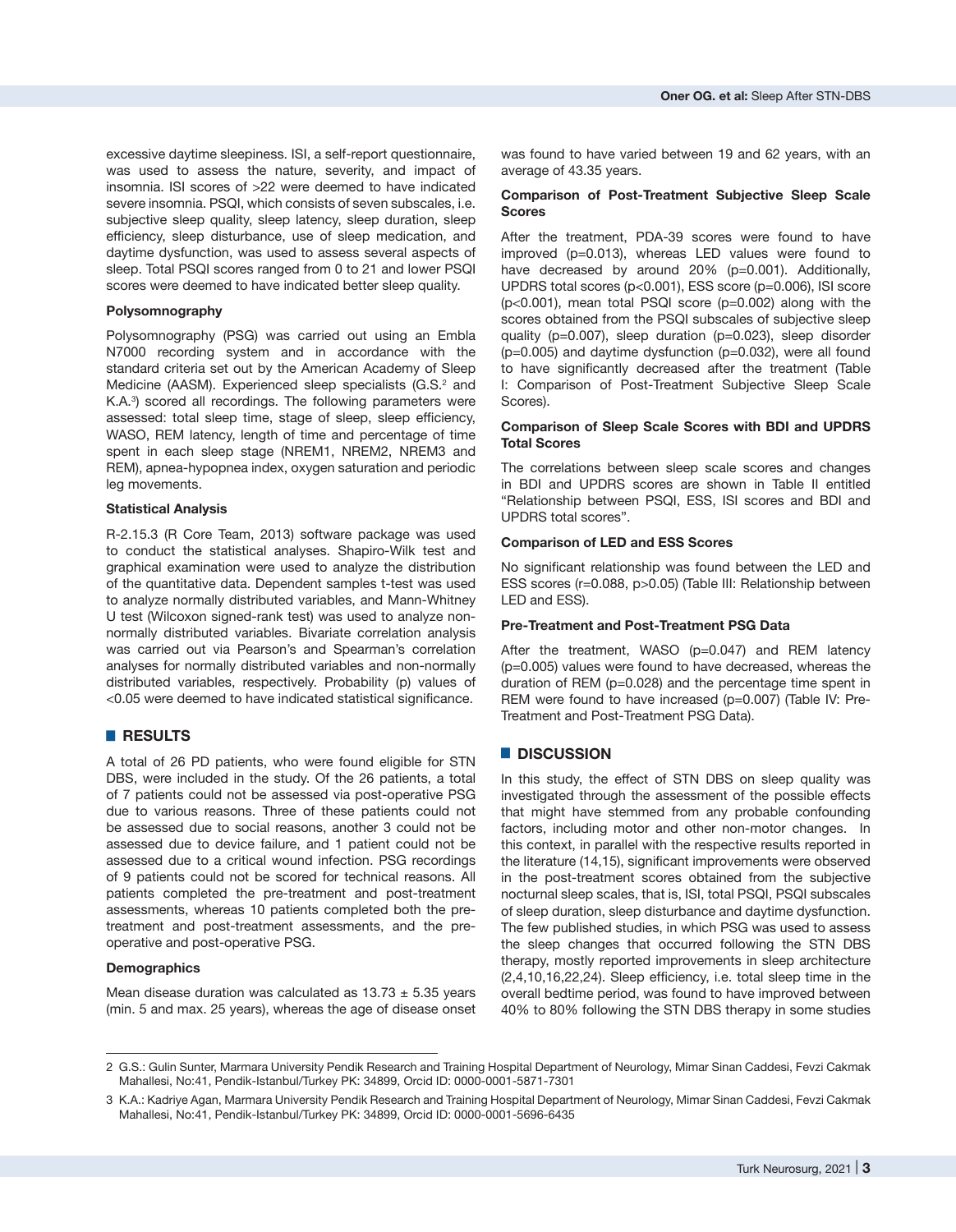|                               | <b>Before</b>                          | <b>After</b>        |                   |                      |
|-------------------------------|----------------------------------------|---------------------|-------------------|----------------------|
|                               | $Avg \pm sd$                           | Avg±sd              | <b>Test Value</b> | P Value              |
| <b>BDI</b>                    | $11.58 \pm 7.59$                       | $11.19 \pm 7.83$    | 0.334             | $^{a}$ 0.741         |
| <b>UPDRS Total</b>            | 45.5                                   | 29                  | $-3.957$          | $b$ <0.001**         |
| <b>PDA-39</b>                 | $50.11 \pm 26.99$                      | $30.04 \pm 25.10$   | $-2.685$          | $0.013*$             |
| <b>LED</b>                    | $913.46 \pm 264.41$                    | $709.77 \pm 269.28$ | $-3.920$          | $0.001*$             |
| <b>PSQI</b>                   | $10 \pm 6.14$                          | $7 + 3.11$          | $-3.107$          | <b>b0.002**</b>      |
| PSQI- Sleep quality           | $2 \pm 1.2$                            | $1 \pm 0.2$         | 2.676             | <b>b0.007**</b>      |
| PSQI- Sleep latency           | $1 \pm 0.3$                            | $1 \pm 0.3$         | 1.350             | $b$ 0.177            |
| PSQI- Sleep duration          | $3 \pm 1.3$                            | $1.5 \pm 1.3$       | 2.266             | $b$ 0.023*           |
| PSQI- Sleep efficiency        | $1 \pm 0.3$                            | $0.5 \pm 0.3$       | 1.784             | b0.074               |
| PSQI- Sleep disturbance       | $1.5 \pm 1.2$                          | $1 \pm 1.1$         | 2.828             | $b$ 0.005**          |
| PSQI- Use of sleep medication | 0 ± 0.0                                | $0 \pm 0.2$         | $-1.029$          | b0.303               |
| PSQI- Daytime dysfunction     | $1 \pm 0.2$                            | $1 \pm 0.1$         | 2.149             | $b$ 0.032*           |
| <b>ESS</b>                    | $11.38 \pm 6.60$                       | $8.58 \pm 5.9$      | 2.988             | <sup>a</sup> 0.006** |
| <b>ISI</b>                    | $12.5 \pm 5.20$                        | $5 + 3.13$          | $-3.362$          | $b$ <0.001**         |
| aDependent groups t-test      | <b>bWilcoxon signed-</b><br>ranks test |                     | *p<0.05 **p<0.01  |                      |

*BDI: Beck depression inventory, ESS: Epworth sleepiness scale, ISI: Insomnia severity index, LED: Levodopa equivalent dosage, PDQ-39: Parkinson disease questionnaire, PSQI: Pittsburgh sleep quality index, UPDRS: Unified Parkinson disease rating scale.*

#### **Table II:** Relationship Between PSQI, ESS, ISI and BDI, and UPDRS Total Scores

|                     | <b>PSQI Change</b> |       | <b>ESS Change</b> |       | <b>ISI Change</b>   |          |
|---------------------|--------------------|-------|-------------------|-------|---------------------|----------|
|                     |                    |       |                   |       |                     | p        |
| <b>BDI Change</b>   | 0.333              | 0.097 | $^{d}$ 0.111      | 0.590 | $^{\text{d}}$ 0.456 | $0.019*$ |
| <b>UPDRS Change</b> | $-0.044$           | 0.831 | $C-0.157$         | 0.445 | $C - 0.135$         | 0.511    |
|                     |                    |       |                   |       |                     |          |

# $^\mathrm{c}$ Spearman's correlation coefficient

<sup>d</sup> Pearson's correlation coefficient \*p<0.05

*BDI: Beck depression inventory, ESS: Epworth sleepiness scale, ISI: Insomnia severity index, PSQI: Pittsburgh sleep quality index, UPDRS: Unified Parkinson disease rating scale*

#### **Table III:** Relationship between LED and ESS

|                                    | <b>LED Change</b> |       |  |
|------------------------------------|-------------------|-------|--|
|                                    |                   | р     |  |
| <b>ESS Change</b>                  | 0.088             | 0.670 |  |
| dPearson's correlation coefficient | p > 0.05          |       |  |

*ESS: Epworth sleepiness scale, LED: Levodopa equivalent dosage.*

(10,22), whereas no significant change was found in others (10,16,24). In another study, scores obtained from the sleep scales were found to have improved after the STN DBS therapy, yet the PSG parameters, i.e. total sleep time, sleep efficiency, N3 and REM sleep time, all of which had decreased, were found to have deteriorated, and the WASO values were found to have increased (14). In comparison, in this study, PSG results revealed an improvement in sleep efficiency in 8 out of the 10 patients, albeit not statistically significantly. In addition, in line with the respective results reported in the literature (2,4,10,16,27,28), REM sleep latency values were found to have decreased after the STN DBS therapy.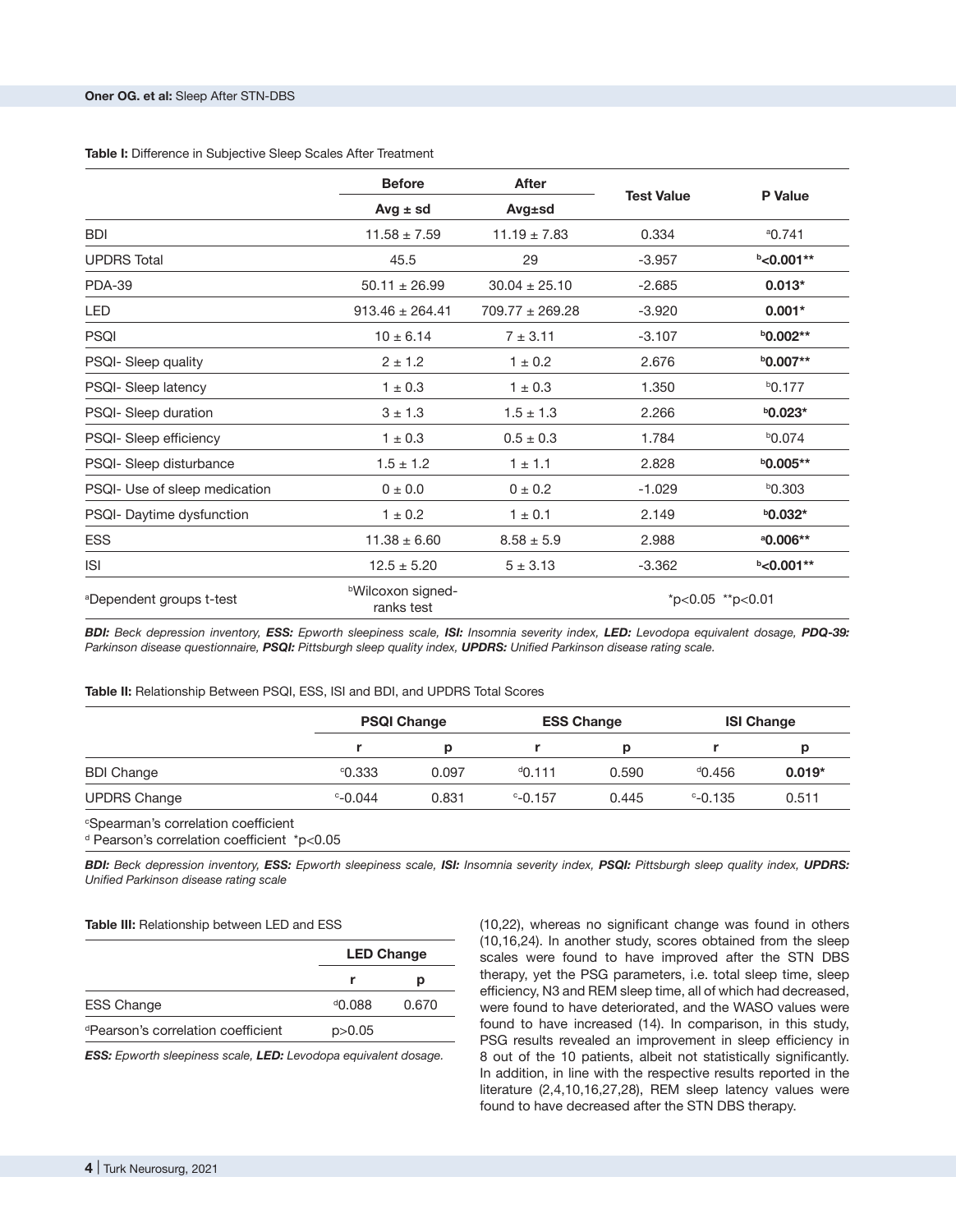**Table IV:** Evaluation of Pre- and Post-Treatment Changes of PSG Data

|                                        | <b>Before</b>       | <b>After</b>       | <b>Test Value</b> | <sup>B</sup> p |
|----------------------------------------|---------------------|--------------------|-------------------|----------------|
| Total Recording Time (Min)             | 396.05 (378, 426.4) | 389 (368.4, 406.6) | 0.255             | 0.799          |
| Total Sleep Time (Min)                 | 268.5 (233, 315.5)  | 303 (266, 343.6)   | $-1.886$          | 0.059          |
| Total Awake Time (Min)                 | 118 (95.7, 187.9)   | 77.45 (63, 107.2)  | 1.988             | $0.047*$       |
| Sleep Efficiency                       | 67.95 (55.7, 78.6)  | 77.6 (72.5, 83.7)  | $-1.478$          | 0.139          |
| <b>Total Number of Wakes</b>           | 29 (16, 41)         | 24.5 (21, 33)      | 0.459             | 0.646          |
| NREM1 Time (Min)                       | 22.75 (14.5, 33)    | 15 (11.5, 18.5)    | 1.428             | 0.153          |
| NREM1 Percentage                       | 5.75(4.1, 7.7)      | 3.75(3, 5.2)       | 1.362             | 0.173          |
| NREM2 Time (Min)                       | 118.75 (69, 165)    | 116.75 (90, 131)   | 0.357             | 0.721          |
| NREM2 Percentage                       | 32.3 (16.2, 41.3)   | 27 (22.9, 41.9)    | 0.051             | 0.959          |
| NREM3 Time (Min)                       | 85 (63, 98.5)       | 83 (52, 111)       | 0.153             | 0.878          |
| NREM3 Percentage                       | 23.05 (16.6, 26)    | 21.3 (14.1, 28.1)  | 0.255             | 0.799          |
| REM Time (Min)                         | 18.25 (9, 38)       | 43.75 (22.5, 109)  | $-2.191$          | $0.028*$       |
| <b>REM Percentage</b>                  | 4.45(2.6, 10)       | 12.95 (6.2, 26.4)  | $-2.701$          | $0.007**$      |
| <b>REM Latency</b>                     | 229 (120, 250)      | 103.75 (78.5, 195) | 2.803             | $0.005**$      |
| Apnea Hypopnea Index                   | 8.15 (4.4, 16.6)    | 9.95(4.3, 16.1)    | $-0.153$          | 0.878          |
| PLMI                                   | 0(0, 0.7)           | 0(0, 0)            | 0.000             | 0.999          |
| <sup>b</sup> Wilcoxon signed-rank test | $*p<0.05$           | **p<0.01           |                   |                |

*Min: Minimum, NREM: Non rapid eye movements, PLMI: Periodic leg movements index, PSG: Polysomnography, REM: Rapid eye movements, WASO: Wake after sleep onset.*

It was reported in many studies that STN DBS therapy did not have any positive effect on the number of awakenings or sleep latency (10,16,22). Yet, in one of these studies, an improvement was reported in the post-operative arousal index following the administration of STN DBS therapy (16). In comparison, in this study, a decreasing trend was observed in the number of awakenings after the STN DBS therapy, yet it was not statistically significant.

A significant decrease in post-treatment WASO values was reported in one study (21), a decreasing trend in posttreatment WASO values was reported in other studies albeit not statistically significant (16,22), whereas no difference in post-treatment WASO values was reported in the majority of the studies (2,10,24). In comparison, in this study, a significant decrease was observed in WASO values after the administration of STN DBS therapy.

An increase in slow-wave sleep and REM sleep times was reported in some studies following the administration of STN DBS therapy (22,24). On the other hand, in another study, it was reported that the REM sleep disturbances were refractory to STN DBS, whereas that the sleep duration, sleep efficacy, slow-wave sleep and daytime sleepiness were improved. In comparison, in this study, an increase was observed in the REM sleep durations and in the percentages of time spent in REM sleep after the STN DBS therapy.

In conclusion, the results of both the subjective and objective assessments carried out within the scope of this study suggest that STN-DBS therapy has a positive effect on nocturnal sleep quality and architecture. However, the therapeutic mechanism underlying the effects of STN-DBS on sleep physiology is yet to be clarified (3,8,17,27). Two possible mechanisms have been hypothesized in the literature. In the first one, postoperative sleep quality improvement has been attributed to the neuromodulatory effect of STN DBS therapy, taking into consideration STN's role in the sleep-wake regulation due to its close location to the wake-promoting midbrain areas (8,18,23,26). In the second one, post-operative sleep quality improvement has been attributed to the relief of nocturnal mobility/motor symptoms or alterations in nonmotor symptoms such as depression and cognition (8,27).

The relationship between motor symptoms and night-time sleep has been addressed in two studies only (4,14). In one of these studies, a correlation was found between the sleep efficiency and UPDRS-III scores (4), whereas in the other, no association was found between the motor symptoms (UPDRS score) and the Parkinson's disease sleep scale (PDSS) score (14). In comparison, in this study, no correlation was found between the UPDRS scores and the ISI, PSQI or ESS scores.

Despite the commonly uttered effect of depression on sleep, the relationship between depression and sleep is often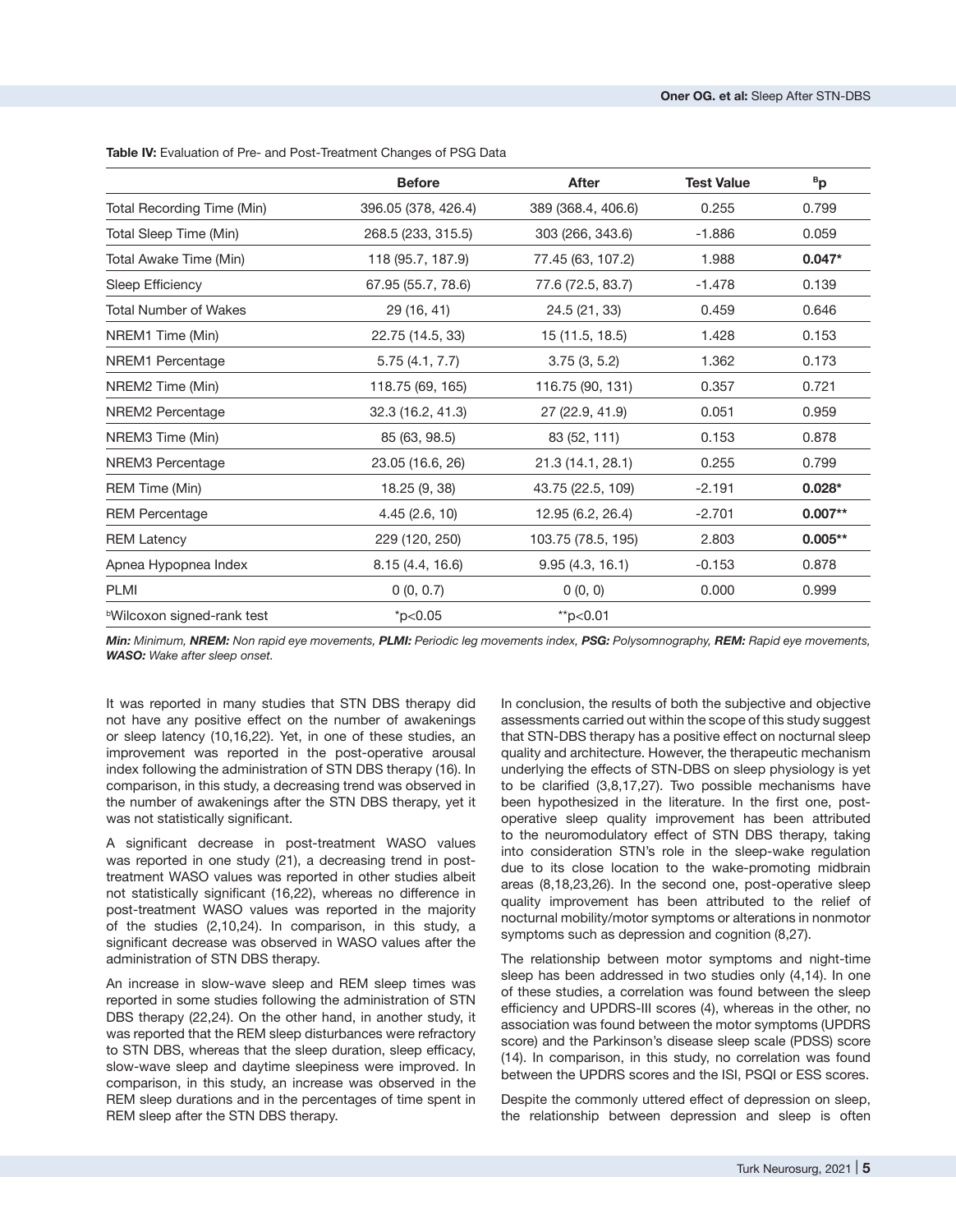disregarded when conducting studies. Thus, the relationship between sleep improvement and the neuromodulatory effect or mood alterations remains uncertain (15). In the only study that addressed the said relationship, a significant correlation was found between depression and sleep (14). In comparison, in this study, no correlation was found between the sleep scale scores and the BDI scores and improved UPDRS scores. Based on the findings of this study and the results reported in the literature, it does not seem very likely that the night-time sleep improvement is caused by the improvements in motor symptoms and mood changes. Rather, it may be that DBS modulates the sleep-wake network and directly affects sleep physiology (25). It is known that STN has connections that goes beyond the motor circuits (8,18,23,26). In addition to inhibiting the anterior hypothalamus and upper mesencephalic reticular substance (22), STN reciprocally connects with the pedunculopontine tegmental nucleus, which modulates wakefulness and the REM sleep (5,7,27), and has projections on the amygdala and thalamus, which are possibly involved in sleep-wake regulation (18).

There are only a few studies available in the literature that addressed the effect of STN DBS on excessive daytime sleepiness (EDS), thus the effect of STN DBS on wakefulness remains controversial as well (8,17,27). It has been stated that EDS may either improve or worsen over time following the STN DBS therapy (17). It was reported in a recent study conducted using a nonmotor symptom assessment scale that STN DBS had a positive effect on sleep/fatigue (17). Nonetheless, EDS was not analyzed in the same study (17). There are several studies available in the literature that reported no changes in the post-operative ESS scores (8,9,17,20), and additionally it was reported in another study that the EDS remained relatively stable following the STN DBS therapy and that the night-time sleep quality improved (14).

A correlation was reported in some studies (6,10) between improved EDS and reduced LED following the STN DBS therapy, as compared to other studies, in which no correlation was found between improved EDS and reduced LED (9,17,20). In comparison, in this study, similar to the findings reported in some of the aforementioned studies (6,10), a significant improvement was observed in ESS scores following the STN DBS therapy.

The effects of STN DBS on EDS may be explained by several mechanisms. First, the night time sleep difficulties caused by deterioration of motor symptoms may cause EDS and the STN DBS therapy may reduce the EDS by improving nighttime sleep quality. Secondly, the arousal systems that suffered damages due to PD in the brain (12) may be modulated by STN DBS, and this neuromodulation may contribute to the remission of PD-related sleep disorders. Thirdly, given the fact that EDS is associated with dopaminergic drugs that can induce sleep attacks (1,2,4,12,27), reduced EDS may be associated with a reduction in dopaminergic medication following DBS.

As pointed out in the literature, distinguishing the effect of reduced dopaminergic medication from the effect of DBS is difficult (29). In two studies (6,10), the dose of levodopa was sharply reduced, that is, by 90% at the  $3<sup>rd</sup>$  month after STN DBS and by 50% at  $6<sup>th</sup>$  month after STN DBS, respectively, following DBS. On the other hand, in this study, the mean post-operative reduction in LED was 20%, hence it was much less pronounced compared to the above-mentioned two studies with positive outcomes. The significant post-operative improvement observed in EDS in this study was a remarkable finding, considering that the dopaminergic medication was continued to be administered at high dosages. A review of the literature did not reveal any study in which the correlation between the reduced LED and the EDS scores was investigated as a means to understand whether the improvement observed in EDS scores is associated with reduced LED or with DBS. Thus, to the best of the authors' knowledge, this study has been the first study to investigate the relation between EDS and reduced LED. In this study, no correlation was found between the reduced LED and the ESS scores, which was interpreted as a finding that indicates that the reduced daytime sleepiness is less likely to be associated with posttreatment reduction observed in LED. Additionally, there was also no correlation between the UPDRS scores and the ESS scores, which was interpreted as a finding that weakens the idea that STN DBS improves excessive daytime sleepiness by allowing better night-time sleep quality because of improved motor symptoms. Overall, these results were interpreted to mean that STN DBS leads to significant improvements in nighttime sleep and reduces daytime sleepiness through the direct effect of the stimulatory electrode, independently of the motor symptoms, mood or reduction in LED. However, this hypothesis needs to be verified by further studies that utilize neuroimaging techniques to assess functional connectivity or by brain metabolism studies.

Short-term follow-up appears as a limitation in most of the studies available in the literature since optimal post-operative stimulation cannot be achieved. Thus, such studies fail to assess the balance of optimal stimulation and medical treatment, which cannot be achieved until at least 6 months after DBS (15). In comparison, in this study, all patients were evaluated at least 6 months after the STN DBS and after a mean period of eight months from the time of the STN DBS, in order to minimize the risk of sub-optimal results.

Nevertheless, there were some other limitations to this study. First, a multiple sleep latency test, which would be a better option in elucidating the changes in EDS as it is an objective assessment tool, was not performed. Secondly, the study group was relatively small, which was even more of a limitation considering that the PSG recordings could be assessed in only 10 of the 26 patients, who were subjectively assessed. Thirdly, specific assessment of night-time motor symptoms could have been a more viable option than UPDRS and PDQ-39. Accordingly, it is of the belief of the authors of this study that the future studies that address night-time sleep problems would provide more useful information through a more accurate assessment of night-time PD symptoms.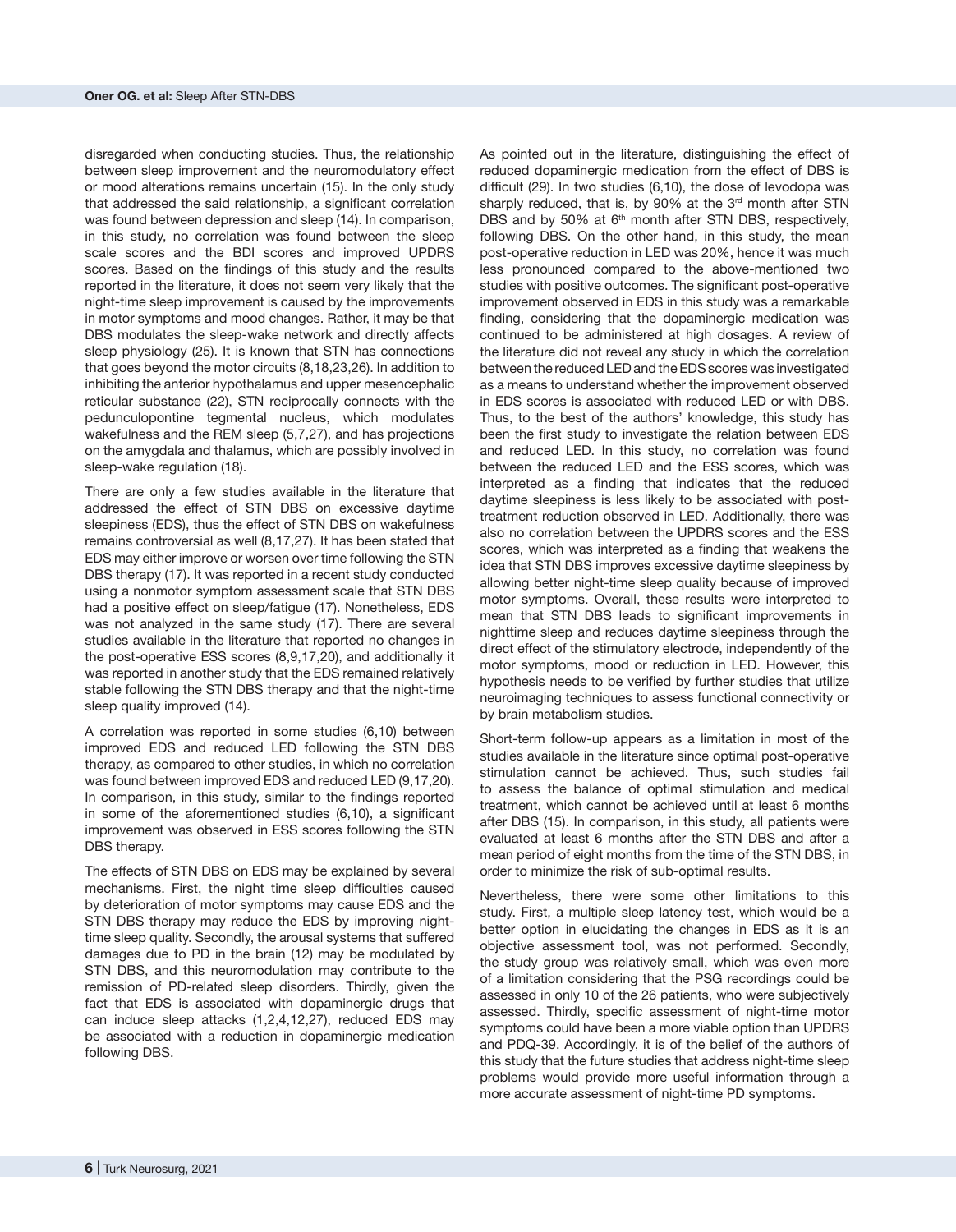# █ **CONCLUSION**

In conclusion, the comprehensive assessment of the probable causes of the changes observed in the sleep parameters of PD patients within the scope of this study revealed that STN DBS provided a significant improvement in sleep-wake behavior by means of its neuromodulatory effects. In this context, having shed light on the effects of STN DBS on sleep quality, this study can be considered as an important contribution to the scientific literature, provided that further studies are carried out to substantiate the findings presented herein.

# █ **AUTHORSHIP CONTRIBUTION**

**Study conception and design:** DIG, OGO

**Data collection:** OGO, SJ

**Analysis and interpretation of results:** KA, GS, OGO

**Draft manuscript preparation:** OGO, GS

**Critical revision of the article:** DIG

**Other (study supervision, fundings, materials, etc...):** AS, OGO

All authors (OGO, GS, SJ, KA, AS, DIG) reviewed the results and approved the final version of the manuscript.

# █ **REFERENCES**

- 1. Amara AW, Watts RL, Walker HC: The effects of deep brain stimulation on sleep in Parkinson's disease. Ther Adv Neurol Disord 4(1):15-24, 2011
- 2. Arnulf I, Bejjani BP, Garma L, Bonnet AM, Houeto JL, Damier P, Derenne JP, Agid Y: Improvement of sleep architecture in PD with subthalamic nucleus stimulation. Neurology 55(11): 1732-1734, 2000
- 3. Bargiotas P, Eugster L, Oberholzer M, Debove I, Lachenmayer ML, Mathis J, Pollo C, Schüpbach WMM, Bassetti CL: Sleepwake functions and quality of life in patients with subthalamic deep brain stimulation for Parkinson's disease. PLoS One 12(12): e0190027, 2017
- 4. Baumann-Vogel H, Imbach LL, Sürücü O, Stieglitz L, Waldvogel D, Baumann CR, Werth E: The impact of subthalamic deep brain stimulation on sleep-wake behavior: A prospective electrophysiological study in 50 parkinson patients. Sleep 40(5), 2017
- 5. Benarroch EE: The midline and intralaminar thalamic nuclei: Anatomic and functional specificity and implications in neurologic disease. Neurology 71(12): 944-949, 2008
- 6. Chahine LM, Ahmed A, Sun Z: Effects of STN DBS for Parkinson's disease on restless legs syndrome and other sleep-related measures. Parkinsonism Relat Disord 17(3):208- 111, 2011
- 7. Chambers NE, Lanza K, Bishop C: Pedunculopontine nucleus degeneration contributes to both motor and non-motor symptoms of parkinson's disease. Front Pharmacol 10:1494, 2020
- 8. Choi JH, Kim HJ, Lee JY, Yoo D, Im JH, Paek SH, Jeon B: Long-term effects of bilateral subthalamic nucleus stimulation on sleep in patients with Parkinson's disease. PLoS One 14(8): e0221219, 2019
- 9. Chou KL, Persad CC, Patil PG: Change in fatigue after bilateral subthalamic nucleus deep brain stimulation for Parkinson's disease. Parkinsonism Relat Disord 18(5): 510-513, 2012
- 10. Cicolin A, Lopiano L, Zibetti M, Torre E, Tavella A, Guastamacchia G, Terreni A, Makrydakis G, Fattori E, Lanotte MM, Bergamasco B, Mutani R: Effects of deep brain stimulation of the subthalamic nucleus on sleep architecture in parkinsonian patients. Sleep Med 5(2):207-210, 2004
- 11. Dafsari HS, Martinez-Martin P, Rizos A, Trost M, Dos Santos Ghilardi MG, Reddy P, Sauerbier A, Petry-Schmelzer JN, Kramberger M, Borgemeester RWK, Barbe MT, Ashkan K, Silverdale M, Evans J, Odin P, Fonoff ET, Fink GR, Henriksen T, Ebersbach G, Pirtošek Z, Visser-Vandewalle V, Antonini A, Timmermann L, Ray Chaudhuri K; EUROPAR and the International Parkinson and Movement Disorders Society Non-Motor Parkinson's Disease Study Group: EuroInf 2: Subthalamic stimulation, apomorphine, and levodopa infusion in Parkinson's disease. Mov Disord 34(3):353-365, 2019
- 12. De Cock VC, Vidailhet M, Arnulf I: Sleep disturbances in patients with parkinsonism. Nat Clin Pract Neurol 4(5):254- 266, 2008
- 13. Deep-Brain Stimulation for Parkinson's Disease Study Group, Obeso JA, Olanow CW, Rodriguez-Oroz MC, Krack P, Kumar R, Lang AE: Deep-brain stimulation of the subthalamic nucleus or the pars interna of the globus pallidus in Parkinson's disease. N Engl J Med 345(13):956-963, 2001
- 14. Dulski J, Schinwelski M, Konkel A, Grabowski K, Libionka W, Wąż P, Sitek EJ, Sławek J: The impact of subthalamic deep brain stimulation on sleep and other non-motor symptoms in Parkinson's disease. Parkinsonism Relat Disord 64:138-144, 2019
- 15. Eugster L, Bargiotas P, Bassetti CL, Michael Schuepbach WM: Deep brain stimulation and sleep-wake functions in Parkinson's disease: A systematic review. Parkinsonism Relat Disord 32:12-19, 2016
- 16. Iranzo A, Valldeoriola F, Santamaría J, Tolosa E, Rumià J: Sleep symptoms and polysomnographic architecture in advanced parkinson's disease after chronic bilateral subthalamic stimulation. J Neurol Neurosurg Psychiatry 72(5):661-664, 2002
- 17. Jung YJ, Kim HJ, Lee WW, Ehm G, Jeon B: A 3-year observation of excessive daytime sleepiness after subthalamic deep brain stimulation in patients with parkinson's disease. Clin Neurol Neurosurg 192:105721, 2020
- 18. Lambert C, Zrinzo L, Nagy Z, Lutti A, Hariz M, Foltynie T, Draganski B, Ashburner J, Frackowiak R: Confirmation of functional zones within the human subthalamic nucleus: patterns of connectivity and sub-parcellation using diffusion weighted imaging. Neuroimage 60(1):83-94, 2012
- 19. Lees AJ, Blackburn NA, Campbell VL: The nighttime problems of Parkinson's disease. Clin Neuropharmacol 11(6):512-519, 1988
- 20. Lyons KE, Pahwa R: Effects of bilateral subthalamic nucleus stimulation on sleep, daytime sleepiness, and early morning dystonia in patients with Parkinson disease. J Neurosurg 104(4):502-505, 2006